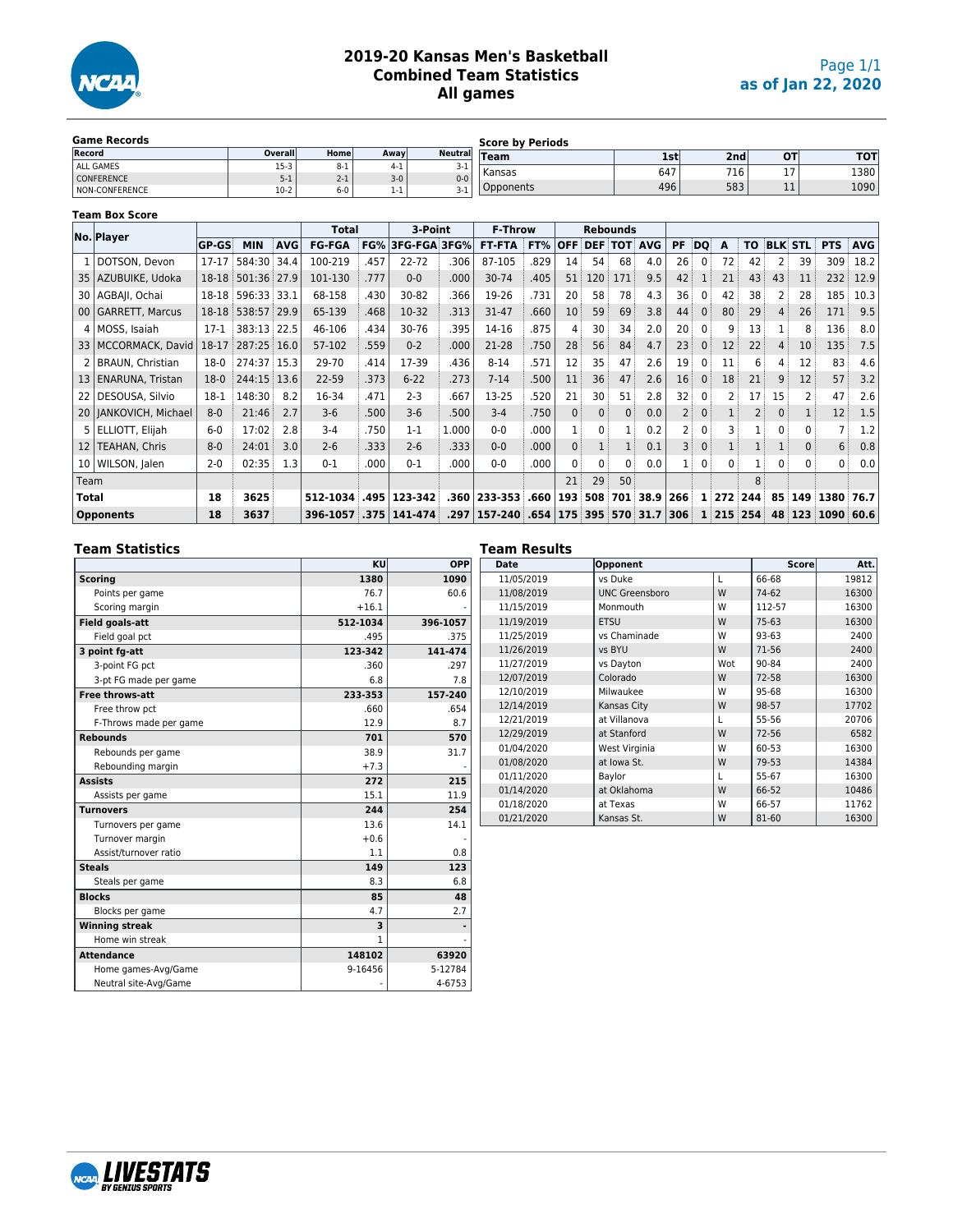

#### **2019-20 Kansas Men's Basketball Team Game-by-Game All games**

|                       |             |              |     | <b>Total</b>  |            | 3-Pointers     |            | <b>Free throws</b> |            | <b>Rebounds</b> |                |     |            |     |     |                 |    |                |            |            |
|-----------------------|-------------|--------------|-----|---------------|------------|----------------|------------|--------------------|------------|-----------------|----------------|-----|------------|-----|-----|-----------------|----|----------------|------------|------------|
| Opponent              | <b>Date</b> | <b>Score</b> |     | <b>FG-FGA</b> | <b>PCT</b> | <b>3FG-FGA</b> | <b>PCT</b> | <b>FT-FTA</b>      | <b>PCT</b> | <b>OFF</b>      | <b>DEF TOT</b> |     | <b>AVG</b> | PF  | A   | ΤO              |    | <b>BLK STL</b> | <b>PTS</b> | <b>AVG</b> |
| vs Duke               | 11/05/2019  | 66-68        |     | 23-50         | .460       | $4 - 9$        | .444       | 16-26              | .615       | 10              | 30             | 40  | 40.0       | 20  | 13  | 28              | 5. | 11             | 66         | 66.0       |
| <b>UNC Greensboro</b> | 11/08/2019  | 74-62        | W   | 27-59         | .458       | 10-26          | .385       | 10-19              | .526       | 11              | 31             | 42  | 41.0       | 12  | 15  | 10 <sup>°</sup> |    | 5              | 74         | 70.0       |
| Monmouth              | 11/15/2019  | 112-57       | W   | 37-66         | .561       | 14-30          | .467       | 24-31              | .774       | 11              | 32             | 43  | 41.7       | 20  | 22  |                 | 5  | 11             | 112        | 84.0       |
| <b>ETSU</b>           | 11/19/2019  | 75-63        | W   | 30-54         | .556       | $1 - 14$       | .071       | 14-18              | .778       | 5               | 27             | 32  | 39.3       | 16  | 19  | 15              | 8  | 14             | 75         | 81.8       |
| vs Chaminade          | 11/25/2019  | 93-63        | W   | 38-69         | 551        | 12-29          | .414       | $5 - 11$           | .455       | 13              | 20             | 33  | 38.0       | 16  | 17  | 14              | 3  | 11             | 93         | 84.0       |
| vs BYU                | 11/26/2019  | 71-56        | W   | 29-61         | .475       | $4 - 18$       | .222       | $9 - 15$           | .600       | 9               | 26             | 35  | 37.5       | 10  | 18  | 12              |    | 9              | 71         | 81.8       |
| vs Dayton             | 11/27/2019  | 90-84        | Wot | 33-59         | .559       | $4 - 11$       | .364       | 20-28              | .714       |                 | 31             | 38  | 37.6       | 20  | 12  | 11              | 5  |                | 90         | 83.0       |
| Colorado              | 12/07/2019  | $72 - 58$    | W   | 27-51         | .529       | $6 - 13$       | .462       | 12-19              | .632       | 10              | 29             | 39  | 37.8       | 19  | 14  | 21              | 4  | 9              | 72         | 81.6       |
| Milwaukee             | 12/10/2019  | 95-68        | W   | $32 - 59$     | .542       | 12-28          | .429       | 19-27              | .704       | 14              | 31             | 45  | 38.6       | 15  | 23  | 12              |    | 5              | 95         | 83.1       |
| Kansas City           | 12/14/2019  | 98-57        | W   | 38-66         | 576        | $8 - 23$       | .348       | 14-18              | .778       | 12              | 27             | 39  | 38.6       | 10  | 20  | 10 <sup>°</sup> | 9  | 10             | 98         | 84.6       |
| at Villanova          | 12/21/2019  | 55-56        |     | 24-55         | .436       | $3-13$         | .231       | $4 - 10$           | .400       | 10              | 31             | 41  | 38.8       | 12  | 14  | 12              | 5  | 6              | 55         | 81.9       |
| at Stanford           | 12/29/2019  | $72 - 56$    | W   | 27-58         | .466       | $9 - 22$       | .409       | $9 - 18$           | .500       | 15              | 29             | 44  | 39.3       | 18  | 13  | 21              |    | 9              | 72         | 81.1       |
| West Virginia         | 01/04/2020  | 60-53        | W   | 19-47         | .404       | $3 - 17$       | .176       | 19-30              | .633       | 9               | 21             | 30  | 38.5       | 19  | 11  | 14              |    | 10             | 60         | 79.5       |
| at Iowa St.           | 01/08/2020  | 79-53        | W   | 28-54         | .519       | 10-19          | .526       | 13-17              | .765       | 9               | 28             | 37  | 38.4       | 13  | 16  | 12              | 2  | 10             | 79         | 79.4       |
| Baylor                | 01/11/2020  | 55-67        |     | 20-51         | .392       | $4 - 15$       | .267       | 11-14              | .786       | 9               | 25             | 34  | 38.1       | 10  | 9   | 14              | 10 | 3              | 55         | 77.8       |
| at Oklahoma           | 01/14/2020  | 66-52        | W   | $25 - 57$     | .439       | $8 - 19$       | .421       | $8 - 14$           | .571       | 11              | 35             | 46  | 38.6       | 11  | 12  | 11              | 4  | 4              | 66         | 77.1       |
| at Texas              | 01/18/2020  | 66-57        | W   | 25-53         | .472       | $2 - 10$       | .200       | 14-21              | .667       | 11              | 29             | 40  | 38.7       | 10  | 11  | 10              | 2  |                | 66         | 76.4       |
| Kansas St.            | 01/21/2020  | 81-60        | W   | $30 - 65$     | .462       | $9 - 26$       | .346       | 12-17              | .706       | 17              | 26             | 43  | 38.9       | 15  | 13  | 10              | 9  | 10             | 81         | 76.7       |
| <b>Total</b>          |             | 1380         |     | 512-1034      | .495       | 123-342        | .360       | 233-353            | .660       | 193             | 508            | 701 | 38.9       | 266 | 272 | 244             | 85 | 149            | 1380       | 76.7       |
| Opponents             |             | 1090         |     | 396-1057      | .375       | 141-474        | .297       | 157-240            | .654       | 175             | 395            | 570 | 31.7       | 306 | 215 | 254             | 48 | 123            | 1090       | 60.6       |

# **Kansas Averages**

| Games<br><b>Plaved</b> | Points/<br>aame | <b>FG Pctl</b> | 3FG<br>Pct | <b>FT Pct</b> | Rebounds/<br>aame | Assists/<br>aame | Turnovers/<br>aame | <b>Assist/Turnover</b><br>ratio | Steals/<br>aame | <b>Blocks</b><br>aame |
|------------------------|-----------------|----------------|------------|---------------|-------------------|------------------|--------------------|---------------------------------|-----------------|-----------------------|
| 18                     | 76.7            | د.49           | 36.0       | 66.0          | 38.9              | .                | 12C<br>⊥J.∪        | .                               | ັບ.             |                       |

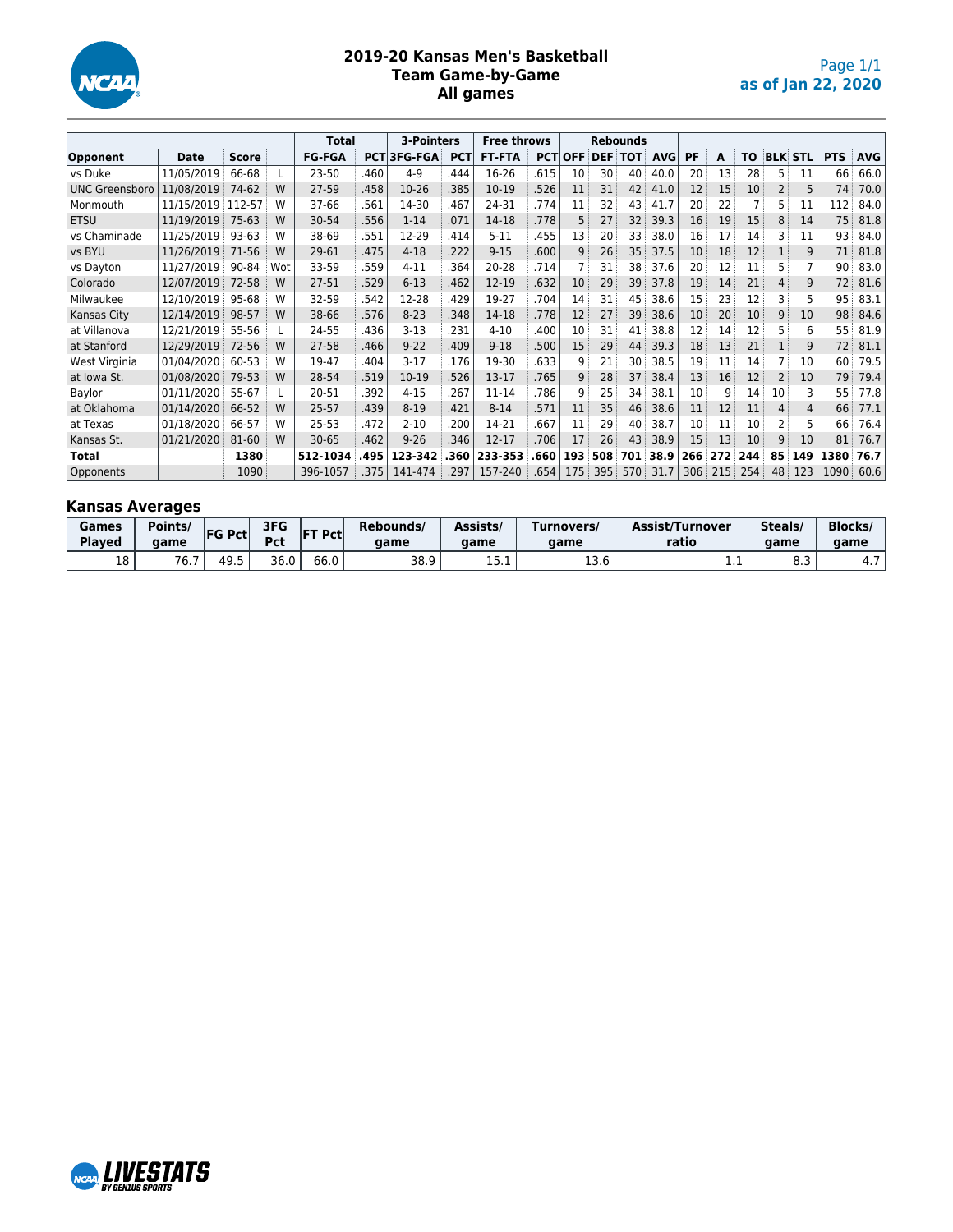

## **2019-20 Kansas Men's Basketball Opponents Game-by-Game All games**

|                       |             |              |     | <b>Total</b>  |      | 3-Pointers         |            | <b>Free throws</b> |       | <b>Rebounds</b><br><b>PCTIOFF DEF TOT</b> |     |     |            |     |     |     |              |                |            |            |
|-----------------------|-------------|--------------|-----|---------------|------|--------------------|------------|--------------------|-------|-------------------------------------------|-----|-----|------------|-----|-----|-----|--------------|----------------|------------|------------|
| Opponent              | <b>Date</b> | <b>Score</b> |     | <b>FG-FGA</b> |      | <b>PCT 3FG-FGA</b> | <b>PCT</b> | <b>FT-FTA</b>      |       |                                           |     |     | <b>AVG</b> | PF  | A   | TO  |              | <b>BLK STL</b> | <b>PTS</b> | <b>AVG</b> |
| vs Duke               | 11/05/2019  | 66-68        |     | 23-64         | .359 | $8 - 24$           | .333       | 14-23              | .609  | 11                                        | 19  | 30  | 30.0       | 17  | 12  | 16  | 3            | 11             | 68         | 68.0       |
| <b>UNC Greensboro</b> | 11/08/2019  | 74-62        | W   | 24-62         | .387 | $8 - 31$           | .258       | $6 - 13$           | .462  | 10                                        | 25  | 35  | 32.5       | 18  | 11  | 9   | 3            | 5              | 62         | 65.0       |
| Monmouth              | 11/15/2019  | 112-57       | W   | 18-60         | .300 | $4 - 22$           | .182       | $17-23$            | .739  | 11                                        | 23  | 34  | 33.0       | 24  | 10  | 15  | 3            | 4              | 57         | 62.3       |
| <b>ETSU</b>           | 11/19/2019  | $75-63$      | W   | $23 - 60$     | .383 | $9 - 30$           | .300       | $8 - 15$           | .533  | 11                                        | 22  | 33  | 33.0       | 19  | 12  | 16  | 4            | 11             | 63         | 62.5       |
| vs Chaminade          | 11/25/2019  | 93-63        | W   | 23-50         | .460 | $7 - 21$           | .333       | 10-14              | .714  | 6                                         | 22  | 28  | 32.0       | 14  | 13  | 27  | 0            | 8              | 63         | 62.6       |
| vs BYU                | 11/26/2019  | 71-56        | W   | 22-54         | .407 | $9 - 33$           | .273       | $3-4$              | .750  | 5                                         | 27  | 32  | 32.0       | 17  | 14  | 20  |              | 5              | 56         | 61.5       |
| vs Dayton             | 11/27/2019  | 90-84        | Wot | $27-62$       | .435 | 16-33              | .485       | 14-19              | .737  | 5                                         | 25  | 30  | 31.7       | 25  | 19  | 14  | 5            | 6              | 84         | 64.7       |
| Colorado              | 12/07/2019  | 72-58        | W   | 18-60         | .300 | $7 - 34$           | .206       | 15-21              | .714  | 17                                        | 19  | 36  | 32.3       | 15  | 7   | 17  | $\mathbf{0}$ | 11             | 58         | 63.9       |
| Milwaukee             | 12/10/2019  | 95-68        | W   | 24-66         | .364 | $7 - 35$           | .200       | $13 - 15$          | .867  | 11                                        | 16  | 27  | 31.7       | 20  | 12  | 8   | 3            | 3              | 68         | 64.3       |
| Kansas City           | 12/14/2019  | 98-57        | W   | $22 - 52$     | .423 | $9 - 18$           | .500       | $4-6$              | .667  | 5                                         | 19  | 24  | 30.9       | 13  | 11  | 22  | 0            | 5              | 57         | 63.6       |
| at Villanova          | 12/21/2019  | 55-56        |     | $22 - 63$     | .349 | 10-41              | .244       | $2 - 2$            | 1.000 | 10                                        | 26  | 36  | 31.4       | 14  | 14  | 9   | 0            | 6              | 56         | 62.9       |
| at Stanford           | 12/29/2019  | $72 - 56$    | W   | 19-50         | .380 | $6 - 20$           | .300       | 12-16              | .750  | 4                                         | 21  | 25  | 30.8       | 16  | 10  | 19  | 3            | 10             | 56         | 62.3       |
| West Virginia         | 01/04/2020  | 60-53        | W   | 19-59         | .322 | $3-14$             | .214       | $12 - 22$          | .545  | 21                                        | 23  | 44  | 31.8       | 18  |     | 16  | 4            | 5              | 53         | 61.6       |
| at Iowa St.           | 01/08/2020  | 79-53        | W   | 20-58         | .345 | $8 - 28$           | .286       | $5-9$              | .556  | 12                                        | 18  | 30  | 31.7       | 12  | 14  | 12  | 4            | 9              | 53         | 61.0       |
| Baylor                | 01/11/2020  | 55-67        |     | 27-60         | .450 | $8 - 19$           | .421       | $5 - 7$            | .714  |                                           | 24  | 31  | 31.7       | 16  | 13  | 5.  | 2            | 9              | 67         | 61.4       |
| at Oklahoma           | 01/14/2020  | 66-52        | W   | 19-62         | .306 | $8 - 29$           | .276       | $6-9$              | .667  | 8                                         | 24  | 32  | 31.7       | 13  | 10  | 5   | 5            | 6              | 52         | 60.8       |
| at Texas              | 01/18/2020  | 66-57        | W   | 23-57         | .404 | $6 - 20$           | .300       | $5-9$              | .556  | 8                                         | 21  | 29  | 31.5       | 17  | 16  | 9   | 5            | 3              | 57         | 60.6       |
| Kansas St.            | 01/21/2020  | 81-60        | W   | 23-58         | .397 | $8 - 22$           | .364       | $6 - 13$           | .462  | 13                                        | 21  | 34  | 31.7       | 18  | 10  | 15  |              | 6              | 60         | 60.6       |
| <b>Total</b>          |             | 1090         |     | 396-1057      | .375 | 141-474            | .297       | 157-240            | .654  | 175                                       | 395 | 570 | 31.7       | 306 | 215 | 254 | 48           | 123            | 1090       | 60.6       |
| Kansas                |             | 1380         |     | 512-1034      | .495 | 123-342            | .360       | 233-353            | .660  | 193                                       | 508 | 701 | 38.9       | 266 | 272 | 244 | 85           | 149            | 1380       | 76.7       |

## **Opponents Averages**

| Games<br><b>Played</b> | Points/<br>aame | <b>FG Pctl</b> | 3FG<br>Pct     | <b>FT Pct</b> | Rebounds/<br>aame  | Assists/<br>aame | [urnovers/<br>aame | <b>Assist/Turnover</b><br>ratio | Steals/<br>aame | <b>Blocks</b><br>aame |
|------------------------|-----------------|----------------|----------------|---------------|--------------------|------------------|--------------------|---------------------------------|-----------------|-----------------------|
| 18                     | 60.6            | っっ<br>د. ، د   | <b>20</b><br>. | C E.<br>35.4  | --<br>-<br>، . د ب | 11 Q<br><b></b>  | 14.1               | 0.8                             | 6.8             | $\sim$ $\sim$         |